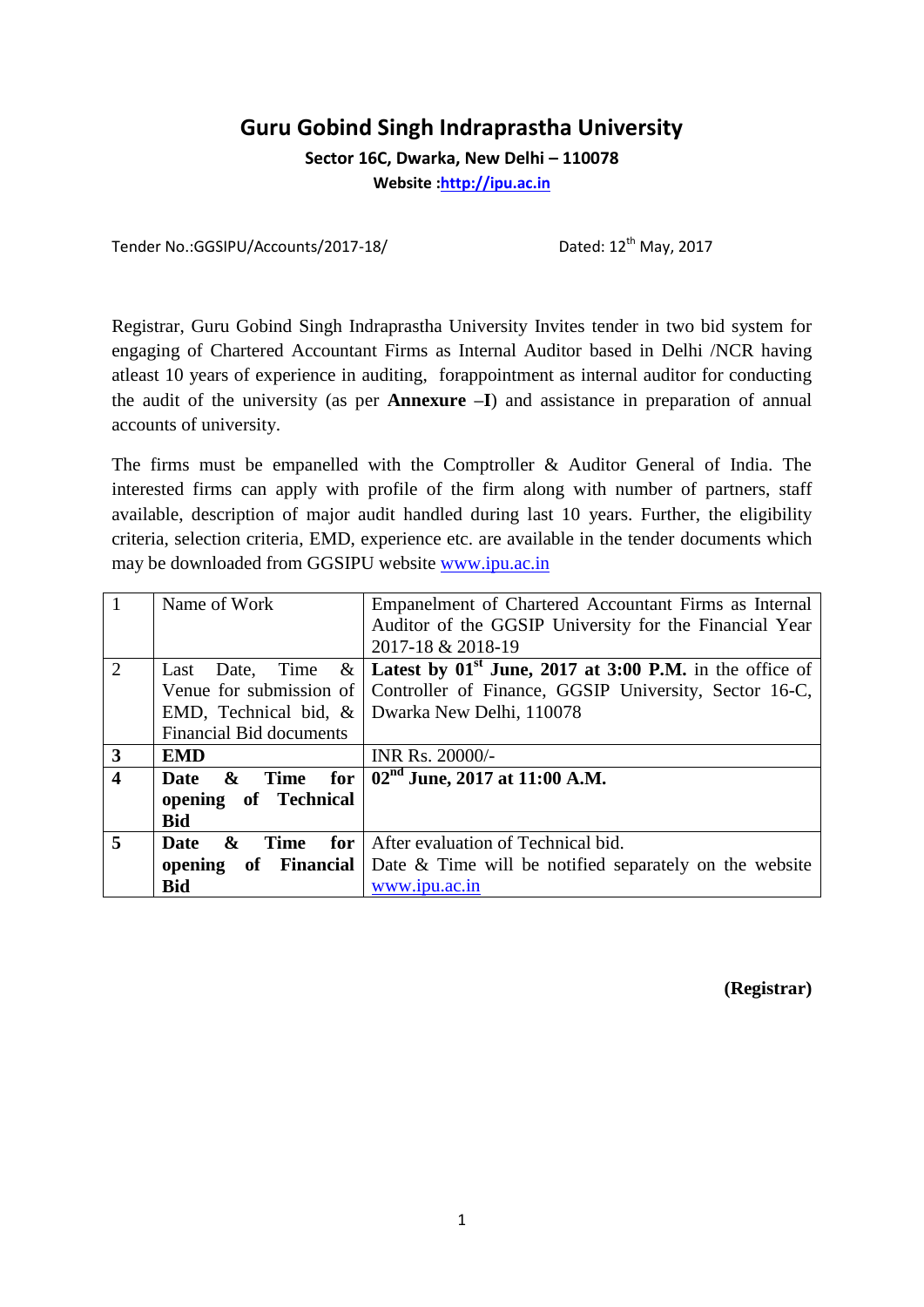### **Scope of Work**

### **As per Annexure –I of Tender document**

### **Eligibility Criteria**

- 1. CA firm must have been in existence since10 years and have an office in Delhi/ NCR based location.
- 2. CA firm must be empanelled with Comptroller & Auditor General of India (CAG).
- 3. CA firm shall have at least 3 FCA partners and 1 partner of the firm shall possess have experience of more than 10 Years in Chartered accountancy practice.
- 4. Firm and/or Partner(s) shall have minimum 3 years' experience of auditing & finalization of the Accounts of any autonomous University of State/ Central Govt. having turnover of Rs. 100 crore at leastand total 10 Years' experience in serving of Schools, Colleges or other Educational Institutions.
- 5. Firm should have audited at least 5 educational institutions among them at least 2 should be registered under section 12AA /80G/10(23C).
- 6. Firm must have conducted audit of educational institution with Fund based accounting.

### **Definitions**

- **(1) GGSIPU** means Guru Gobind Singh Indraprastha University, New Delhi
- **(2) University** means Guru Gobind Singh Indraprastha University, New Delhi

### **Validity period of offer**

The rates offered in part –II (Financial bid ) should be valid for at least one hundred and eighty days (180) from the date opening of part II (Financial bid) of the Tender.

### **Sealing and marking of Bids**

The bidder shall place two separate envelops (called inner envelopes) marked 'Technical Bid' with an application form –**as per annexure – II** and all supporting documents as per **annexure –III** (Technical Bid) alongwith EMD (Earnest Money Deposit) in one outer envelope. The inner envelopes will have marking as follows:

- a) Technical Bid
- b) Earnest Money Deposits (EMD)

The sealed outer and inner envelopes containing the technical bid and EMD shall be addressed to the Registrar, (Attn. to Controller of Finance) Guru Gobind Singh Indraprastha University, Sector 16-C, Dwarka, New Delhi-110078.

The Sealed tender shall bear the name and identification number of the Tenderer on the cover of the Envelope (s).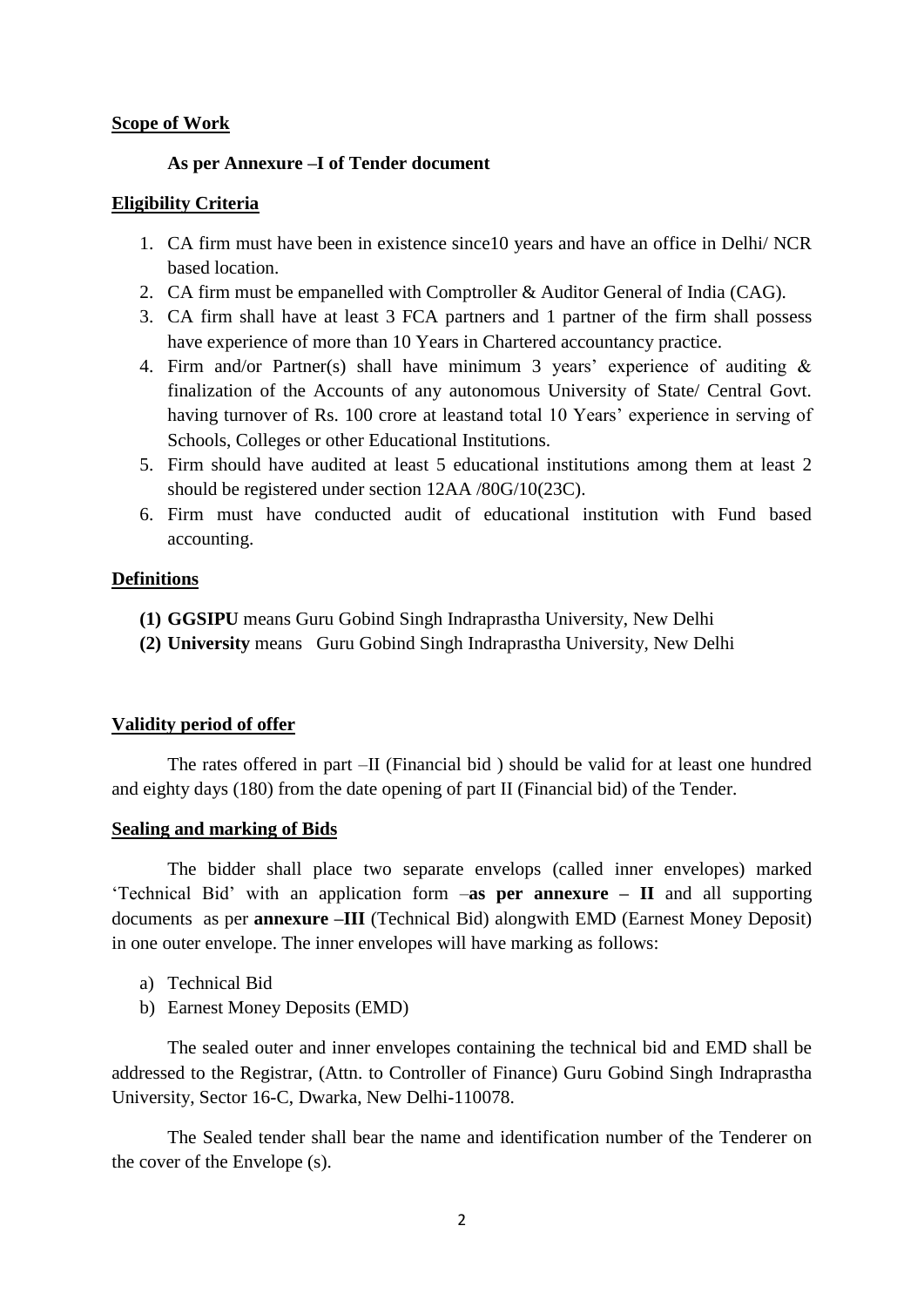In addition to the identification required as above, each of the envelopes shall indicate the name and address of the bidder to enable the bid to be returned unopened in case it is declared late or is declared nonresponsive and rejected.

### **Selection Criteria**

The technical bid will be opened first and will be evaluated by the Committee constituted by the Competent Authority of GGSIP University and financial bid of those firms, who qualify technically, will only be considered for opening and rates quoted in financial bid.

Mere fulfillment of eligibility criteria and quoting minimum rates in financial bid does not mean to select a firm for empanelment. The requisite experience in University audit & other related works as well as performance during personal interaction willalso be the criteria for qualifying of CA firms for selection.

The technical and financial bids must reach to the Registrar, GGSIP University on or before within due date & time by Registered Post/Speed Post or physically. Bid received late shall be summarily rejected.

Each bidder has to pay EMD (earnest money deposit) of Rs.20,000/- in the form of demand draft in favour of the Registrar, GGSIP University payable at Delhi should compulsory be attached with Technical bid.

### **The bid without EMD of Rs.20,000/- shall not be considered.**

### **Settlement of Disputes**

(1) The decision of the Competent Authority of GGSIP University shall be final in selection of the CA firms.

(2) Any dispute between the CA firms and GGSIP University will be resolved by the Committee formed by Competent Authority of GGSIP University. CA firm if dissatisfied with the decision of the Committee may approach the Competent Authority of GGSIP University.

(3) Empanelled Chartered Accountant shall have to execute MOU/Agreement with the GGSIP University on prescribed format of GGSIP University, at the time of assigning the work.

(4) All audit objectionsraised by AGCR audit has to be replied by the CA firm.

(5) There should be permanent office of the firms at Delhi /NCR.

(6) All statutory dues/payments to their staffs/ individuals, who deputed in the University, have to be made by the firm.

(7) Their continuation in the University will be based on their work performance.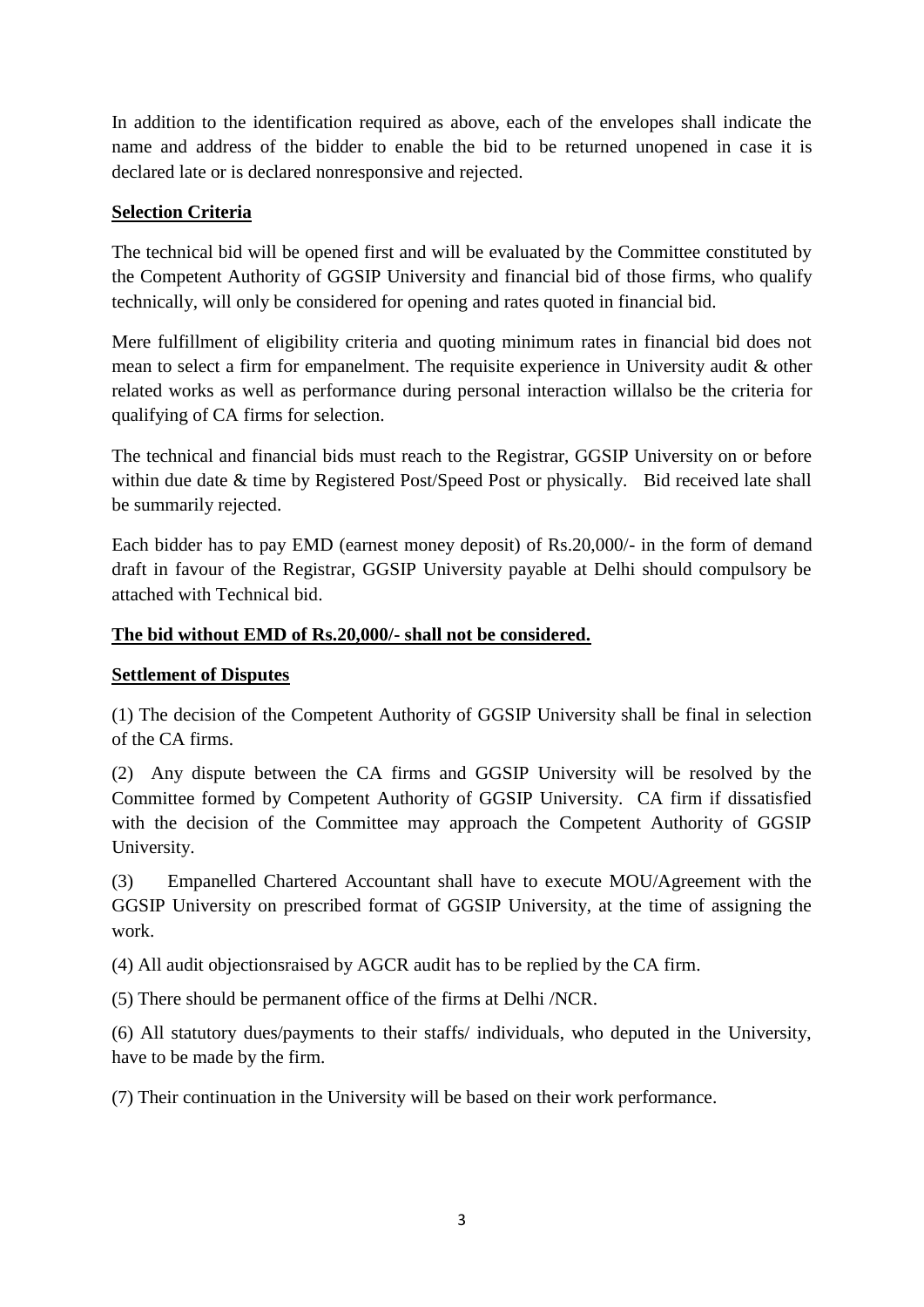### **Confidentiality**

The selected Chartered Accountant firm, their partners and personnel shall not disclose any proprietary or confidential information relating to the assignment, the service or the information of the University without prior written consent of the Competent Authority

### **Obligation of the GGSIP University**

During the work necessary records, space and infrastructure i.e. Computer system, table etc., will be provided.

### **Penalties**

- (1) If the reports/work delayed the penalty shall be charged. The amount of penalty will be @ 2% per week and maximum of 10% of the fee.
- (2) In the event of gross negligence, irregularity, laxity or misconduct on the part of the CA firms personnel, the contract may be terminated and the CA firms may get black listed at the discretion of the Competent Authority of GGSIP University, which shall be communicated to all the Government Department and the Institute of Chartered Accountants for debarring such firms from any assignment of any Government work.

### **Terms & condition**

- 1. CA firm must have been in existence since10 years and have an office in Delhi/ NCR based location.
- 2. CA firm must be empanelled with Comptroller & Auditor General of India (CAG).
- 3. CA firm shall have atleast 3 FCA partners and 1 partner of the firm shall possess have experience of more than 10 Years in Chartered accountancy practice.
- 4. Firm and/or Partner(s) shall have minimum 3years' experience of auditing & finalization of the Accounts of any autonomous University of State/ Central Govt. and total 10 Years' experience in serving of Schools, Colleges or other Educational Institutions.
- 5. Firm should have audited at least 5 educational institutions among them at least 2 should be registered under section 12AA /80G/10(23C)
- 6. Firm must have conducted audit of educational institution with Fund based accounting.
- 7. The quarterly report on the Internal Control system should be submitted within 25 days after each quarter.
- 8. The final report on the accounts of the University must be submitted to the University within a period of 45 days after the close of Financial Year.
- 9. At least two Articles of Chartered Accountant company must be deputed on a regular basis to take up the complete vouching & audit work. However, quarterly report will be prepared/ finalized under the supervision of deputed Chartered Accountant.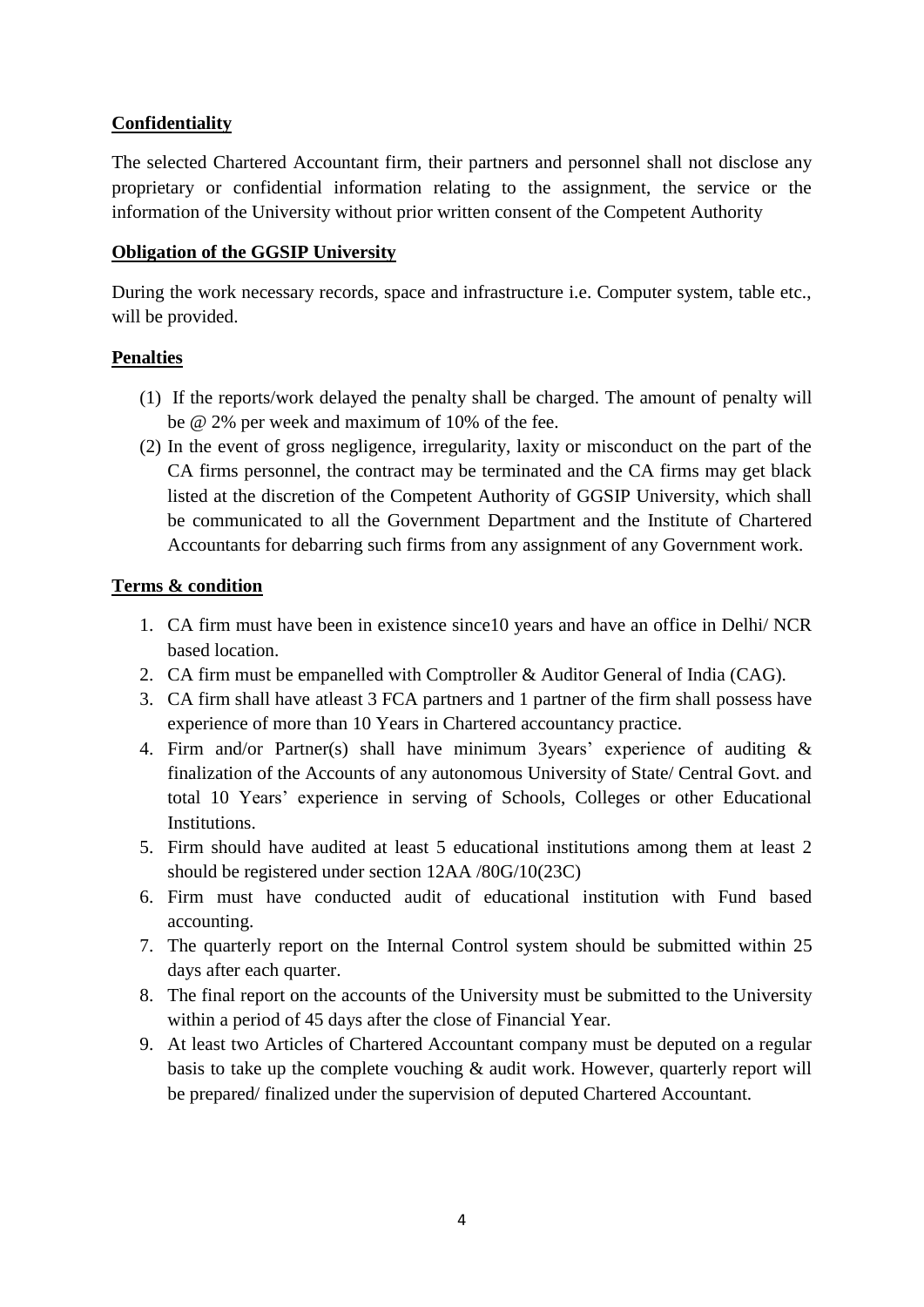- 10. One meeting in a month of empanelled Chartered Accountant with Controller of Finance is compulsory to discuss the problematic area and its feasible solution so as to smoothen the accounting system. Besides, Chartered Accountant has to visit the University as and when desired by Controller of Finance.
- 11. Frequent visit of regular Chartered Accountant is compulsory during the period of preparation of Final Accounts of the University as well as CPF Trust.
- 12. The initial assignment will be for a period of two years which may further be extended on year to year upto maximum of five years (i.e. 2 plus 3) on the basis of performance.
- 13. The professional fee will be paid on receipt of bill and on completion of the allocated work. The revision of fee with maximum of 10% increase will be considered only after two years i.e. once in a two year. Hence, fee initially be fixed will remain unchanged for next two years.
- 14. In case of official visit of Chartered Accountant in University other than the aforesaid purposes, extra honorarium will be paid as per University norms.
- 15. In case CA has to appear in person, to the Income Tax Department/authorities, extra honorarium will be paid, as per university norms, fixed for the Experts.

#### **Others conditions**

- (1) The whole process of tendering can be cancelled without giving any prior note or information by the Competent Authority of GGSIP University
- (2) Any undue influence of any type may disqualify the bidder and the bid will be out rightly rejected.
- (3) CA firm to whom the work is awarded is not allowed to sub contract the work to any other parties (firms) in part or full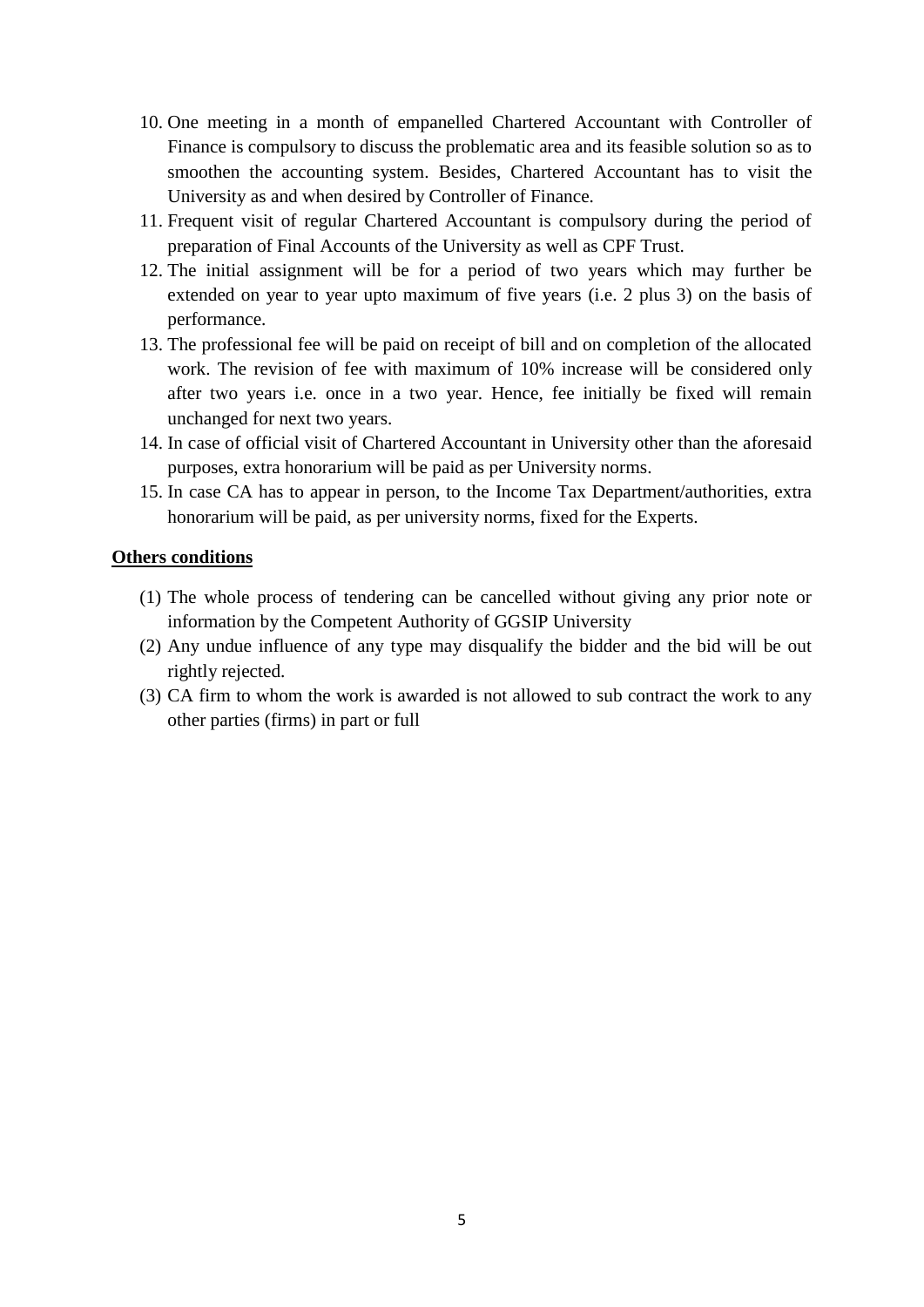# **Annexure –I**

# **Scope of Work**

| S.No.   | <b>Details</b>                                                                                                                                                                                                                          | Periodicity<br>of work                       | <b>Extent of Audit</b><br>of Work |
|---------|-----------------------------------------------------------------------------------------------------------------------------------------------------------------------------------------------------------------------------------------|----------------------------------------------|-----------------------------------|
| (I)     | <b>Finance &amp; Accounts</b>                                                                                                                                                                                                           |                                              |                                   |
| 1.1     | To check all the Cash Books along with vouchers and their recording in<br>the original books of accounts maintained in the Tally Package ERP 9.                                                                                         | Quarterly                                    | 100%                              |
| $1.2\,$ | To check all the vouchers and their recording in the original books of<br>accounts maintained in the Tally Package ERP 9.                                                                                                               | Quarterly                                    | 100%                              |
| 1.3     | To check the correctness of payments released in all respects and<br>sanctions thereto.                                                                                                                                                 | Quarterly                                    | 100%                              |
| 1.4     | To scrutinize the general ledger pertaining to the Income, Expenditure<br>and Balance Sheet items in order to ascertain the correctness of the<br>entries posted in the Tally ERP 9.                                                    | Quarterly                                    | 100%                              |
| 1.5     | To scrutinize and check the Bank Reconciliation Statement of all the<br>bank accounts of the University and other entities of the University<br>which are in direct control of the University.                                          | Quarterly                                    | 100%                              |
| 1.6     | To check Payroll, Loans and Advances sanctioned to the employees,<br>verification of recoveries and review of outstanding etc.                                                                                                          | Quarterly                                    | 100%                              |
| 1.7     | To check and scrutinize of the Advances, Imprest and other kind of<br>advance sanctioned to the employees for discharging official duties and<br>its timely settlement as per Govt. rules and review of outstanding<br>advance, if any. | Quarterly                                    | 100%                              |
| 1.8     | To periodically verificationof the physical cash balances as per the cash<br>book.                                                                                                                                                      | Quarterly                                    | 100%                              |
| 1.9     | To check and periodically physical verification of the investment<br>instrument made by the University under different heads from the<br>Investment Register maintained in Tally                                                        | Quarterly                                    | 100%                              |
| 1.10    | To check the correctness of Interest paid by the banks and other agencies<br>on the bank balances, investment and other securities.                                                                                                     | Quarterly                                    | 100%                              |
| 1.11    | To check all deposits in the University                                                                                                                                                                                                 | Quarterly                                    | 100%                              |
| 1.12    | To check the reconciliation of all receipts includes fee from students $\&$<br>receivables from institutes etc and point out the discrepancy, if any.                                                                                   | Quarterly<br>and finally<br>yearly<br>report | 100%                              |
| 1.13    | To check deduction of TDS, Service Tax, Works Contract Tax and proper<br>timely remittance thereof to the concerned authorities.                                                                                                        | Quarterly                                    | 100%                              |
| 1.14    | To check the receipt / release of EMD's Security Deposits, Fixed<br>Deposits and Bank Guarantees from vendors/agencies.                                                                                                                 | Quarterly                                    | 100%                              |
| 1.15    | To check the receipt/release of Student Security from students.                                                                                                                                                                         | Quarterly                                    | 100%                              |
| 1.16    | To check the security deposited with the various agencies by the<br>University and its timely recovery, if any.                                                                                                                         | Quarterly                                    | 100%                              |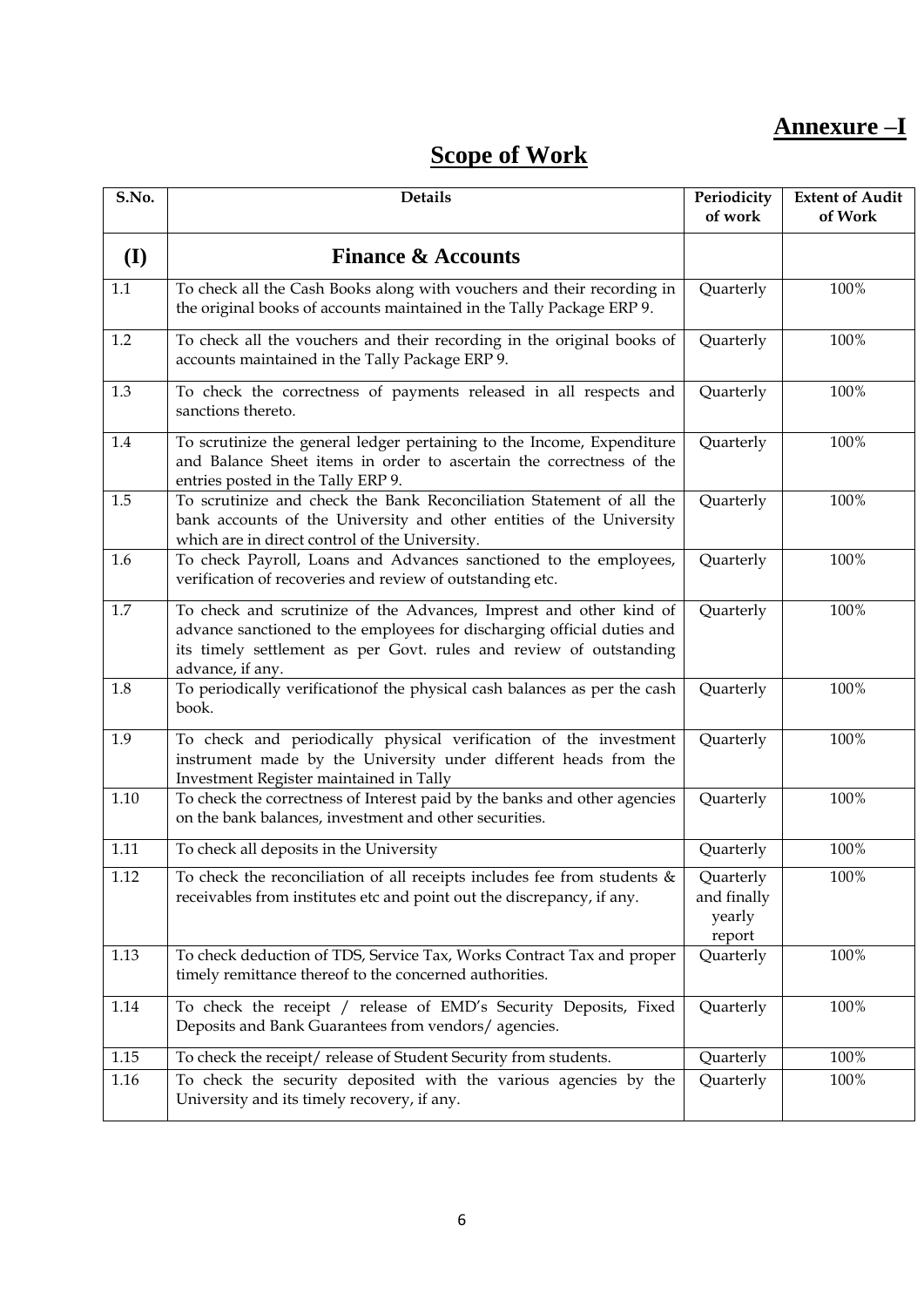| S.No. | <b>Details</b>                                                                                                                                                                                                                                                                        | Periodicity<br>of work     | <b>Extent of Audit</b><br>of Work |
|-------|---------------------------------------------------------------------------------------------------------------------------------------------------------------------------------------------------------------------------------------------------------------------------------------|----------------------------|-----------------------------------|
| (II)  | <b>Administration</b>                                                                                                                                                                                                                                                                 |                            |                                   |
| 2.1   | To check in all respects the quotations, tenders and their opening,<br>listing, comparative statement etc and issue of purchase orders, as per<br>procedures laid down.                                                                                                               | Quarterly                  | <b>Test Check</b>                 |
| 2.2   | To check receipt, issue and stock entry of all consumables items<br>including stationery, printed material etc in accordance with its physical<br>verification report.                                                                                                                | Quarterly                  | 100%                              |
| 2.3   | To check the receipt, issue and stock entry of all Non-consumable items<br>including furniture fixtures, computers, machinery etc in accordance<br>with its physical verification report.                                                                                             | Quarterly                  | 100%                              |
| 2.4   | To check the Fixed Assets registers, with a view to ensuring the accuracy<br>of postings and physical verification.                                                                                                                                                                   | Quarterly                  | 100%                              |
| 2.5   | To check the Annual Maintenance Contracts entered into in respect of<br>equipment, computer etc.                                                                                                                                                                                      | Quarterly                  | 100%                              |
| 2.6   | To check the vehicle maintenance records with a view to economic<br>running of the vehicles.                                                                                                                                                                                          | Quarterly                  | <b>Test Check</b>                 |
| 2.7   | To check in all respects the applications, agreements, security/ surety<br>bonds/ hypothecation of assets wherever required etc submitted by<br>employees and sanction of House Building, vehicle etc. advances.                                                                      | Quarterly                  | 100%                              |
| 2.8   | To check the sanctions issued for drawl of allowances/ perquisites, with<br>reference to delegated powers.                                                                                                                                                                            | Quarterly                  | 100%                              |
| 2.9   | To check drawl of increments, fixation of pay, payment of overtime,<br>allowances, conveyance allowance, Leave Travel Concession, leased<br>Children<br>accommodation,<br>Education<br>Allowance,<br>Medical<br>Reimbursement Claim, etc, with reference to sanction and entitlement. | Quarterly                  | 100%                              |
| 2.10  | To check the stock registers maintained in the different schools and<br>departments.                                                                                                                                                                                                  | Quarterly                  | <b>Test Check</b>                 |
| 2.11  | To check the sanction issue register/ Budget Control Register<br>maintained by different schools and departments.                                                                                                                                                                     | Quarterly                  | <b>Test Check</b>                 |
| (III) | <b>Final Accounts</b>                                                                                                                                                                                                                                                                 |                            |                                   |
| 3.1   | To assist in preparation, finalization and submission of Final Accounts<br>of University                                                                                                                                                                                              | Yearly                     | 100%                              |
| 3.2   | To assist in preparation, finalization of Final Accounts and submission<br>of CPF Trust                                                                                                                                                                                               | Yearly                     | 100%                              |
| 3.3   | Auditing of Projects sanctioned to faculties                                                                                                                                                                                                                                          | As and<br>when<br>required | 100%                              |
| 3.4   | Auditing of various Grants sanctioned to the University                                                                                                                                                                                                                               | Yearly                     | 100%                              |
| 3.5   | Issue of Utilization of Certificate against Projects and various grants<br>sanctioned to faculties and University                                                                                                                                                                     | As and<br>when<br>required | 100%                              |
| 3.6   | Submission of Internal Audit report                                                                                                                                                                                                                                                   | Quarterly                  | 100%                              |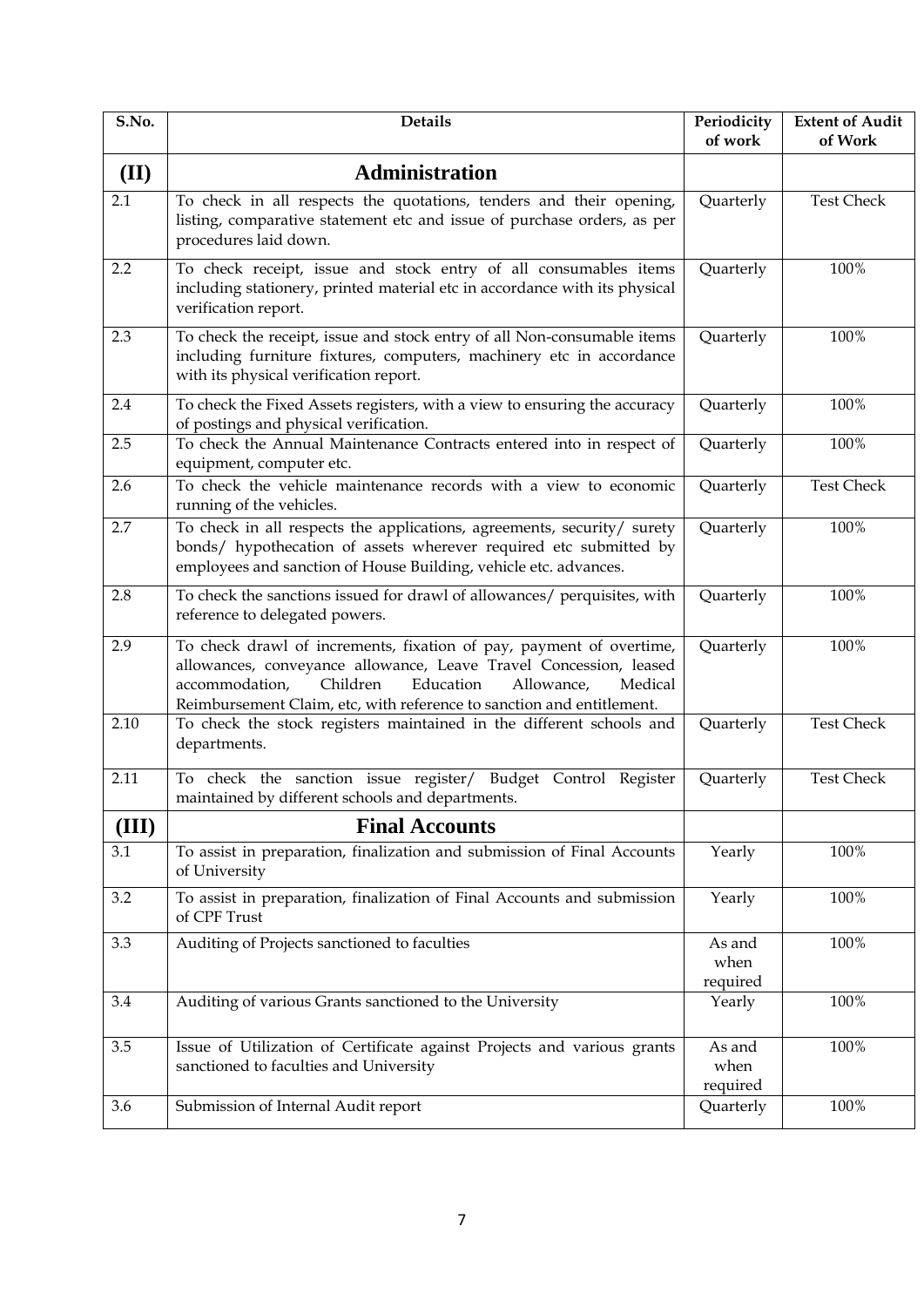# **Annexure -II**

### **APPLICATION FOR EMPANELMENT OF INTERNAL AUDITOR**

| 1. | Name of the firm                                      |                   |  |  |
|----|-------------------------------------------------------|-------------------|--|--|
| 2. | Date of Establishment                                 |                   |  |  |
| 3. | Registration No. of firm with ICAI                    |                   |  |  |
|    | (Certificate to be enclosed)                          |                   |  |  |
| 4. | Constitution of the firm                              |                   |  |  |
|    | (Individual/ Proprietorship/Partnership)              |                   |  |  |
| 5. | Date of Reconstitution of the firm                    |                   |  |  |
|    | (Copy of latest Constitution Certificate issue by     |                   |  |  |
|    | ICAI to be enclosed)                                  |                   |  |  |
| 6. | Registered Office, if any                             |                   |  |  |
|    |                                                       |                   |  |  |
| 7. | Postal Address(Full Address with Pin Code to be given |                   |  |  |
| 8. | No. of full-time Qualified Partners                   |                   |  |  |
| 9. | Staff Strength:                                       |                   |  |  |
|    | a) No. of Chartered Accounts                          |                   |  |  |
|    | <b>Other Paid assistants</b><br>b)                    |                   |  |  |
|    | 10. Whether any partner of the firm is ex-banker      |                   |  |  |
|    | Or the firm has got tie-up with ex-bankers.           |                   |  |  |
|    | If yes, Please furnish details of partner/tie-up      |                   |  |  |
|    | Arrangements                                          |                   |  |  |
|    | 11. Phone Nos.                                        | i) Landline(s)    |  |  |
|    |                                                       | i) Mobile No. (s) |  |  |
|    |                                                       | iii) Fax No.      |  |  |
|    |                                                       | iv) E-Mail ID (s) |  |  |
|    | 12. Services Tax Registration No.                     |                   |  |  |
|    | 13. PAN No. of the Firm                               |                   |  |  |
|    | 14. Details of Registration with CAG                  |                   |  |  |
|    | (Certificate to be enclosed)                          |                   |  |  |

#### 15. Details of Branch/office of CA firm with address:

| SI.<br>No. | Name of<br>Branch/office | Name of the<br>Branch Head of CA<br>firm | <b>Address</b> | Phone<br>No./Fax<br>No./Mobile<br>No. | E-mail ID |
|------------|--------------------------|------------------------------------------|----------------|---------------------------------------|-----------|
|            |                          |                                          |                |                                       |           |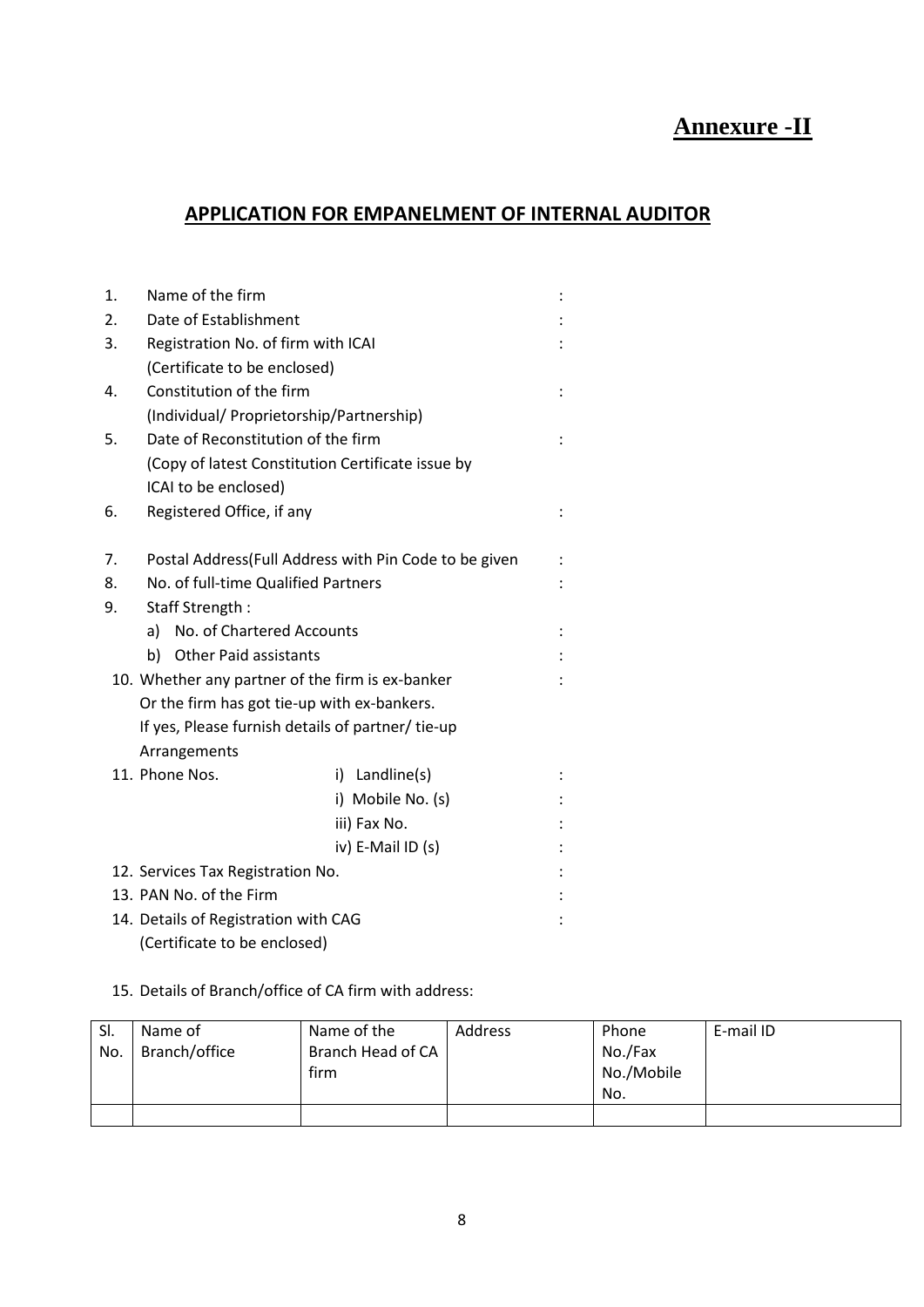#### 16. Particulars of Partners/Proprietor(Only for full-time Partners):

| S.N<br>о. | Name | Age | Designation | Qualification Whether | ACA/FCA | Members<br>hip No. | Date of<br>Enrolment<br>with ICAI | Date of<br>Certificate<br>of Practice | Date of<br>joining<br>this firm | Whether<br>DISA/CIS<br>A |
|-----------|------|-----|-------------|-----------------------|---------|--------------------|-----------------------------------|---------------------------------------|---------------------------------|--------------------------|
|           |      |     |             |                       |         |                    |                                   |                                       |                                 |                          |

(Relevant Certificate to be enclosed)

#### 17. Details of Semi-Qualified Assistant

| S.No. | <b>Name</b> | Qualification |
|-------|-------------|---------------|
|       |             |               |

#### 18. Details of experiences with other …………:

| S.No. | Assignments | Name of Bank | Year | <b>Branch/office</b> |
|-------|-------------|--------------|------|----------------------|
|       |             |              |      |                      |

#### 19. Bank Details

| <b>Bank Name</b> | <b>Branch Name And Address</b> | <b>Account No.</b> | <b>Account Type</b> | <b>IFSC Code</b> |
|------------------|--------------------------------|--------------------|---------------------|------------------|
|                  |                                |                    |                     |                  |

20. Other Corporate/Govt. works handled with details for : the last 3 years

### **(Signature of the Tenderer/Bidder alongwith official stamp)**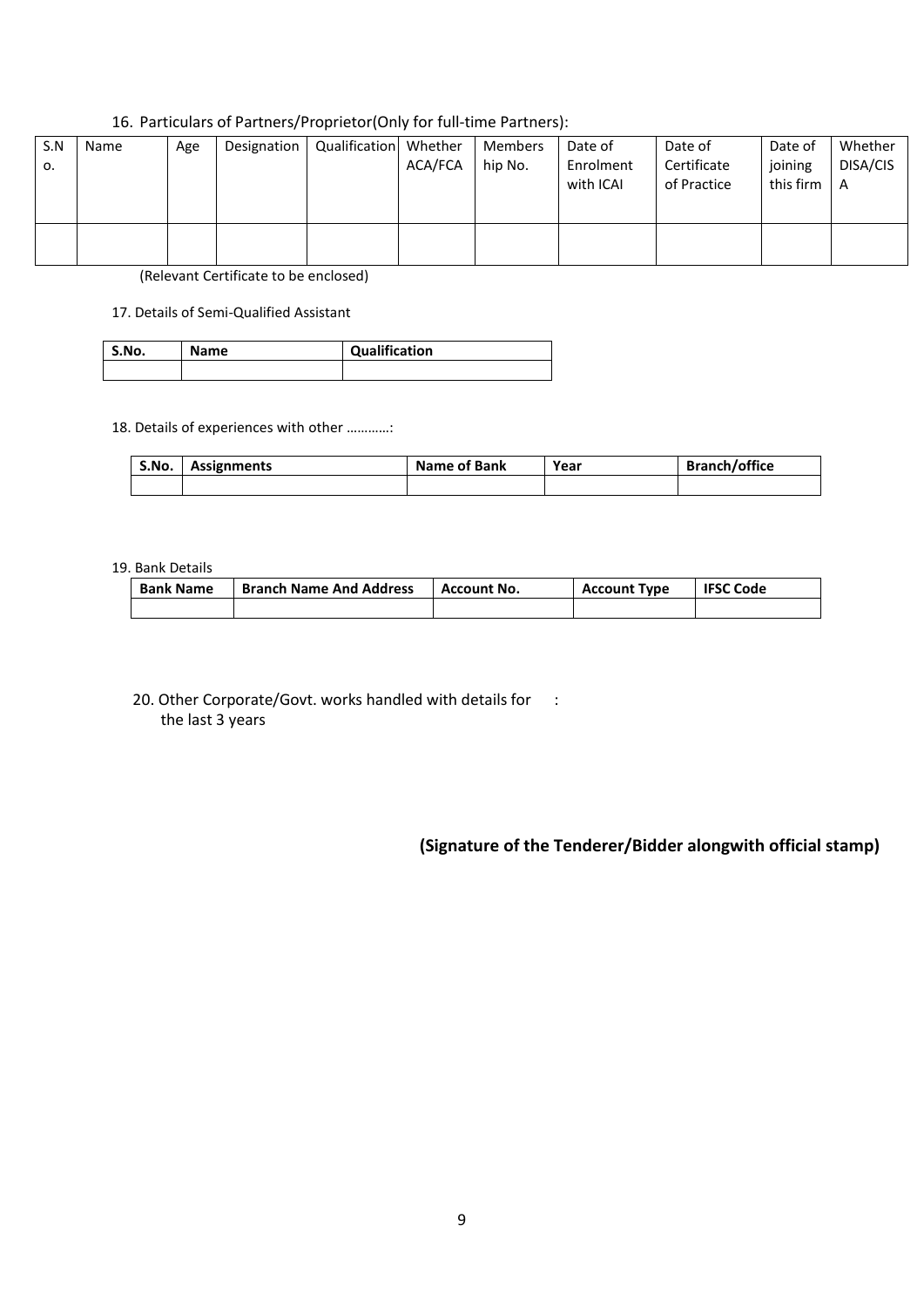## **Annexure -III**

| S. No. | <b>Details</b>                                              | <b>Enclosure no</b> |
|--------|-------------------------------------------------------------|---------------------|
|        |                                                             |                     |
| 1.     | Demand Draft of EMD of Rs.20,000/- in favour of             |                     |
|        | Registrar, GGSIPU                                           |                     |
| 2.     | A copy of Partnership Deed.                                 |                     |
| 3.     | A copy of letter of ICAI Institute mentioning registration  |                     |
|        | No. and details of partners as upto dated, firm status card |                     |
|        | copy                                                        |                     |
| 4.     | Copy of audited balance sheets and income expenditure       |                     |
|        | statement for the last financial year (f. y 2015-16)        |                     |
| 5.     | Copy of Income Tax Returns for the last financial year      |                     |
|        | $(F.Y. 2015-16)$                                            |                     |
| 6.     | Copy of PAN, TAN, TIN, Service -Tax Returns for the last    |                     |
|        | financial year $(F.Y. 2015-16)$                             |                     |
| 7.     | Copy of the Assignment of internal audit of similar         |                     |
|        | institution carried out during last year 3 year             |                     |
| 8.     | A detailed profile of the firm (Annexure-II)                |                     |
| 9.     | List of the staff with name, qualification $&$ experience   |                     |
| 10.    | Certificate that the firm has never been issued notice for  |                     |
|        | failure to submit deliverables and cancellation of work     |                     |
|        | order, forfeiture of EMD etc. by any government and / or    |                     |
|        | semi government entities and have not been barred from      |                     |
|        | appointment by any government and/ or semi government       |                     |
|        | entities                                                    |                     |

# **List of Documents to be attached with the Technical Bid**

### Certified that:

- 1. All above information are correct to the best of my/our information, knowledge and belief.
- 2. I have read and understood all the terms & conditions of the tender document and undertake to abide by the same.

### **Signature & Seal of the Authorized person**

### **Dated**

Note: This is to be submitted in a separate sealed envelope super scribing 'Technical Bid', notice inviting tender No. ………………………….. and name of the bidder. All technical documents as above mentioned are to be put in the same envelope. Financial bid of that company/firm which technically quality, for further consideration. Attach all relevant documents in the same serial order as above, properly indexed, duly signed and sealed.